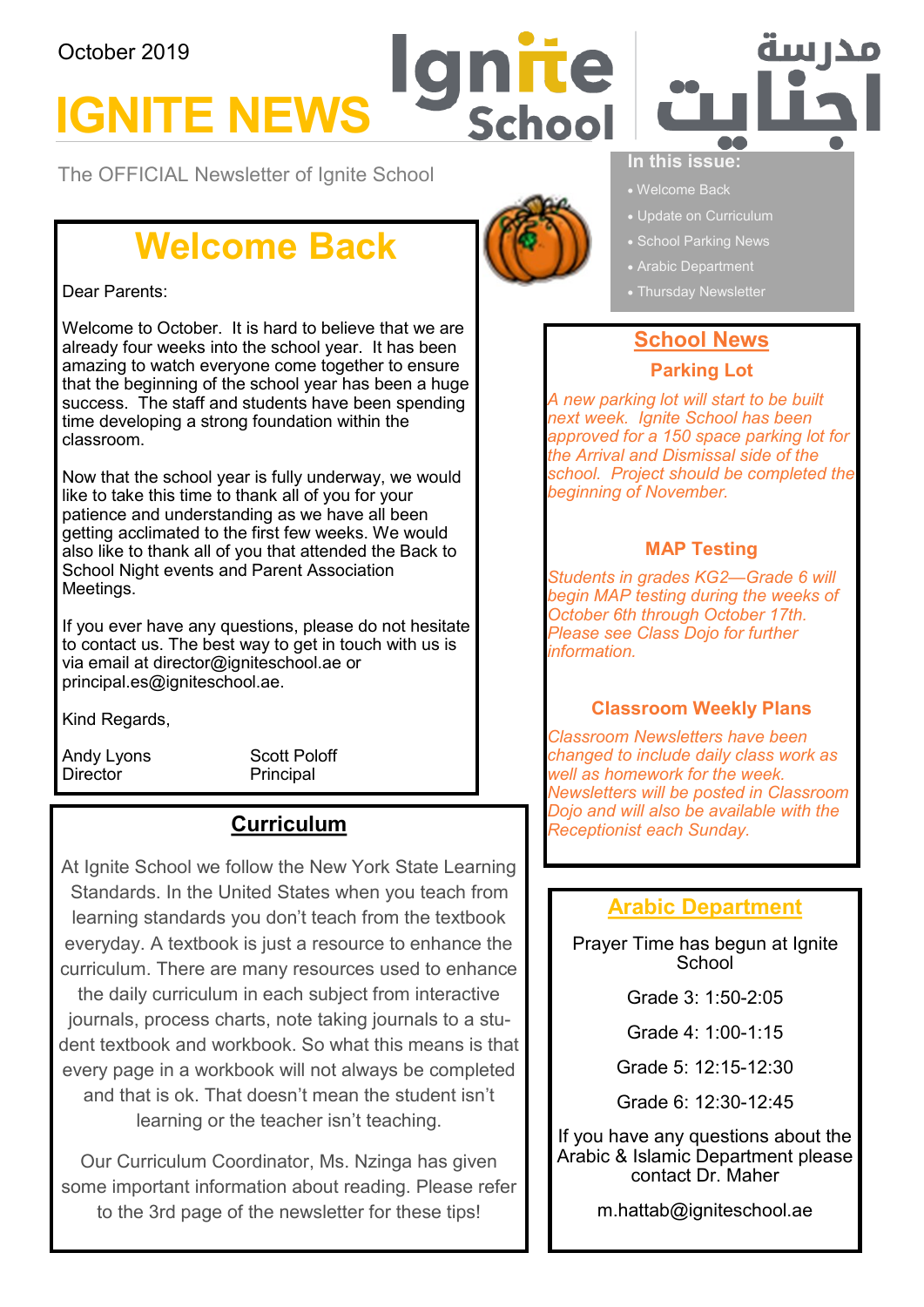## **SPOTLIGHT French Class**

In French class we have been working on the Greetings in French. The students can greet someone and dismiss, and introduce themselves. In parallel we have been working on the alphabet with the aim to spell names. We also worked on the classroom vocabulary with teacher and students in French. We are going to continue in October with the supplies in French, the colors and numbers from 1 to 10.

We work on listening, reading, writing and speaking to develop solid communication



## **CLASS DOJO**

Have you downloaded the Class Dojo application and joined your child's classroom account? If not, please do this soon as this is a major communication piece from the teacher and the school with the parents. If you aren't on or checking class dojo daily you might miss something important happening at school.



### **Teacher Contact Information**

KG1A— j.lacue@igniteschool.ae (Jasmine) KG1B— n.mattila@igniteschool.ae (Nichole) KG1C—h.dryden@igniteschool.ae (Heather) KG2A—thogan@igniteschool.ae (Taylor) KG2B—d.castillo@igniteschool.ae (Darcell) KG2C—m.gonzales@igniteschool.ae (Melissa) 1A—ejohnson@igniteschool.ae (Evan) 1B—d.marshall@igniteschool.ae (Danielle) 1C—s.mcdonald@igniteschool.ae (Sydney) 2A—cdonovan@igniteschool.ae (Colin) 2B—t.robinson@igniteschool.ae (Tanja) 3A—e.mariscal@igniteschool.ae (Mayra) 3B—a.washington@igniteschool.ae (Ashanta) 4A—c.walters@igniteschool.ae (Jewel) 4B—k.kimbrough@igniteschool.ae (Kimberly) 5A—b.freeman@igniteschool.ae (Brittney) 5B—k.lumley@igniteschool.ae (Katherine) 6 English—d.reeves@igniteschool.ae (Donna) 6 Math—s.klemm@igniteschool.ae (Sarah) 6 Science—j.banks@igniteschool.ae (Jacqulyn) ENL—h.belknap@igniteschool.ae (Hayley) SEND—e.behman@igniteschool.ae (Betsy) Art—h.baroud@igniteschool.ae (Hala) French—a.mourao@igniteschool.ae (Anthony) PE—bbillings@igniteschool.ae (Briana) Library/IT—w.hutchinson@igniteschool.ae (William) School Counselor-mfrey@igniteschool.ae (Matt) Moral Ed/Arabic—isalameh@igniteschool.ae (Iman) Arabic—amohammad@igniteschool.ae (Athar) Arabic– h.eltomaily@igniteschool.ae (Heba) Arabic—s.fady@igniteschool.ae (Shimaa) Arabic—a.refaat@igniteschool.ae (Aisha) Arabic—h.elgendi@igniteschool.ae (Hamad) Islamic—rsaid@igniteschool.ae (Rahma) Islamic—h.bitar@igniteschool.ae (Hussein) Islamic—s.alrifay@igniteschool.ae (Soher)

#### Dates to Remember

October 3rd—No School—PD Day for Teachers

October 6-17th—MAP Testing

October 28th—Cultural Appreciation Day

November 3rd—UAE Flag Day

November 6—School Pictures: KG1 & KG2

November 7—School Pictures: Grade 1-3

November 10—School Pictures: Grade 4-6

#### Mission Statement

Our mission is to know the need of every student, collaboratively creating a student-centered, sustainable  $21<sup>st</sup>$ century learning environment that fosters leadership, social cohesion, creativity, responsibility and ambition providing a catalyst for abilities of lasting relevance to emerge.

Vision

At Ignite School, our vision is for all young people to experience that learning has lasting value beyond their life at school.